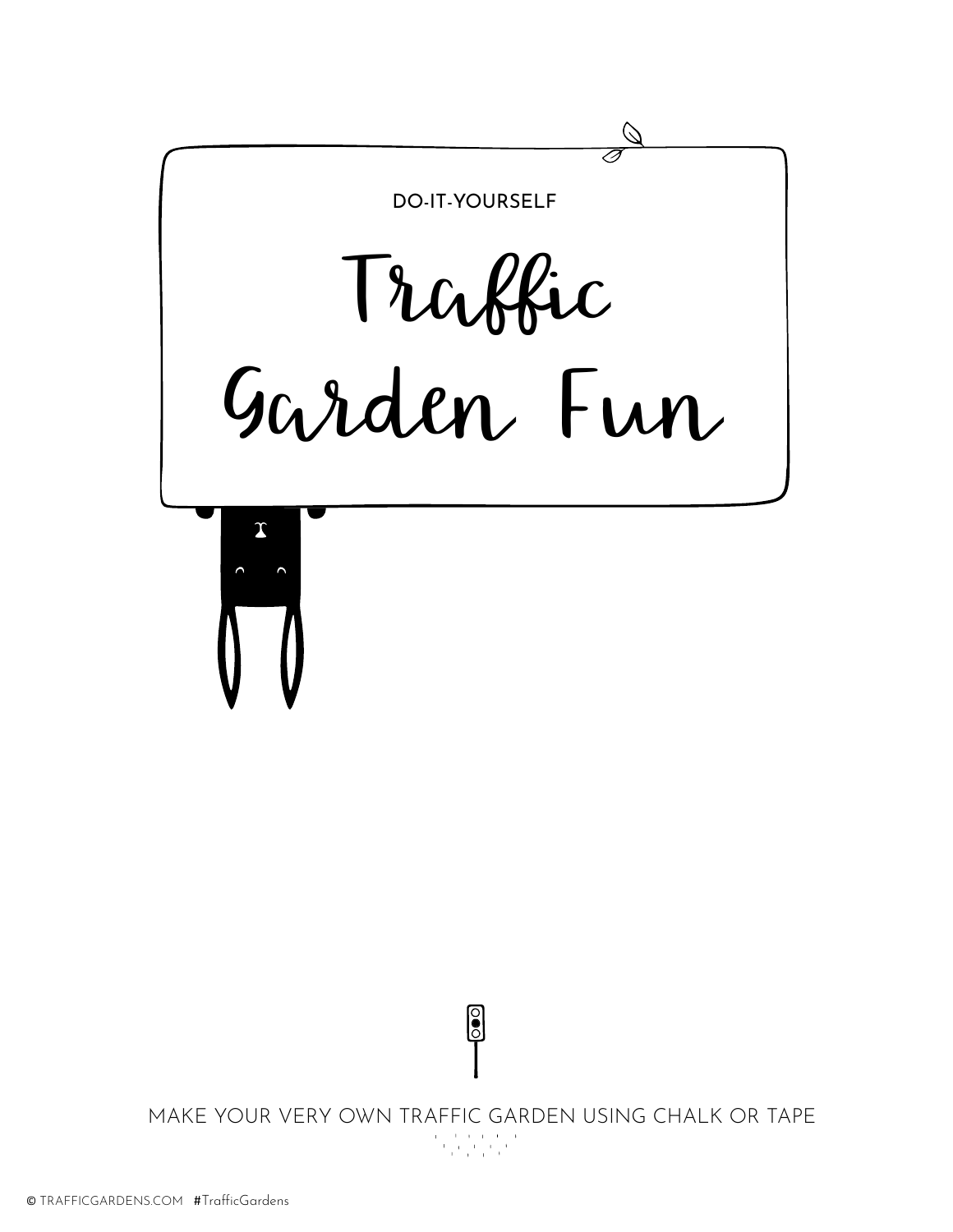

Traffic Garden Design





- · MEASURE SPACE + SKETCH SITE OUTLINE
- · TRY LAYOUTS FOR FIT (SUGGEST SCALE 1:100)
- · KEEP AWAY FROM WALLS + FIXED OBJECTS
- $\cdot$  2-WAY STREETS = 4'-6' WIDE
- $\cdot$  1-WAY STREETS = 3'-4' WIDE
- · ROUNDABOUTS = 1-WAY, COUNTERCLOCKWISE
- · INSIDE BENDS/CORNERS = 3'+ RADIUS
- · ARROWS FOR SIDES & DIRECTION
-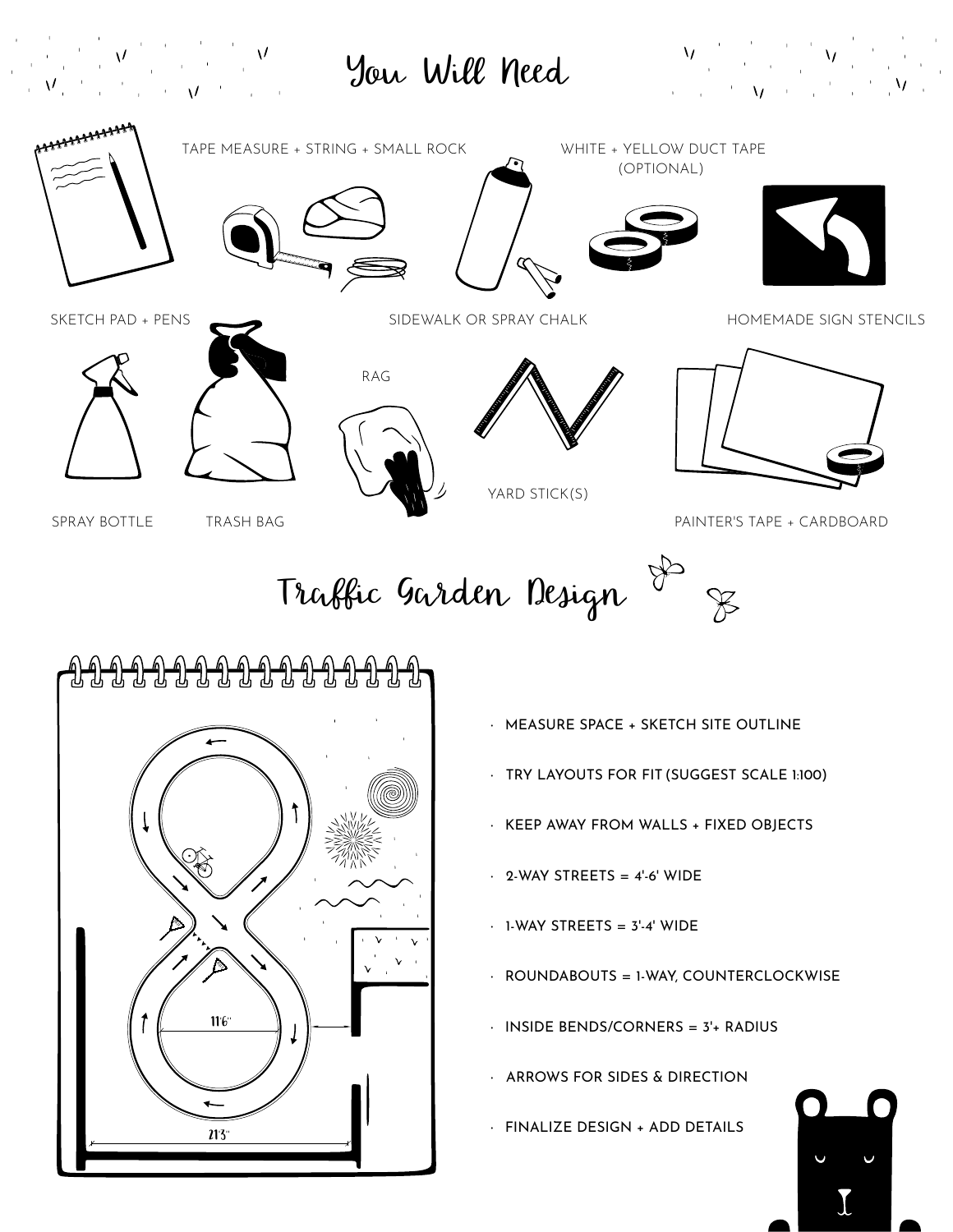

FIND A SAFE OUTDOOR HARD SURFACE THAT YOU HAVE PERMISSION TO USE, MAYBE A CLOSED OFF PARKING LOT OR OLD BASKETBALL COURT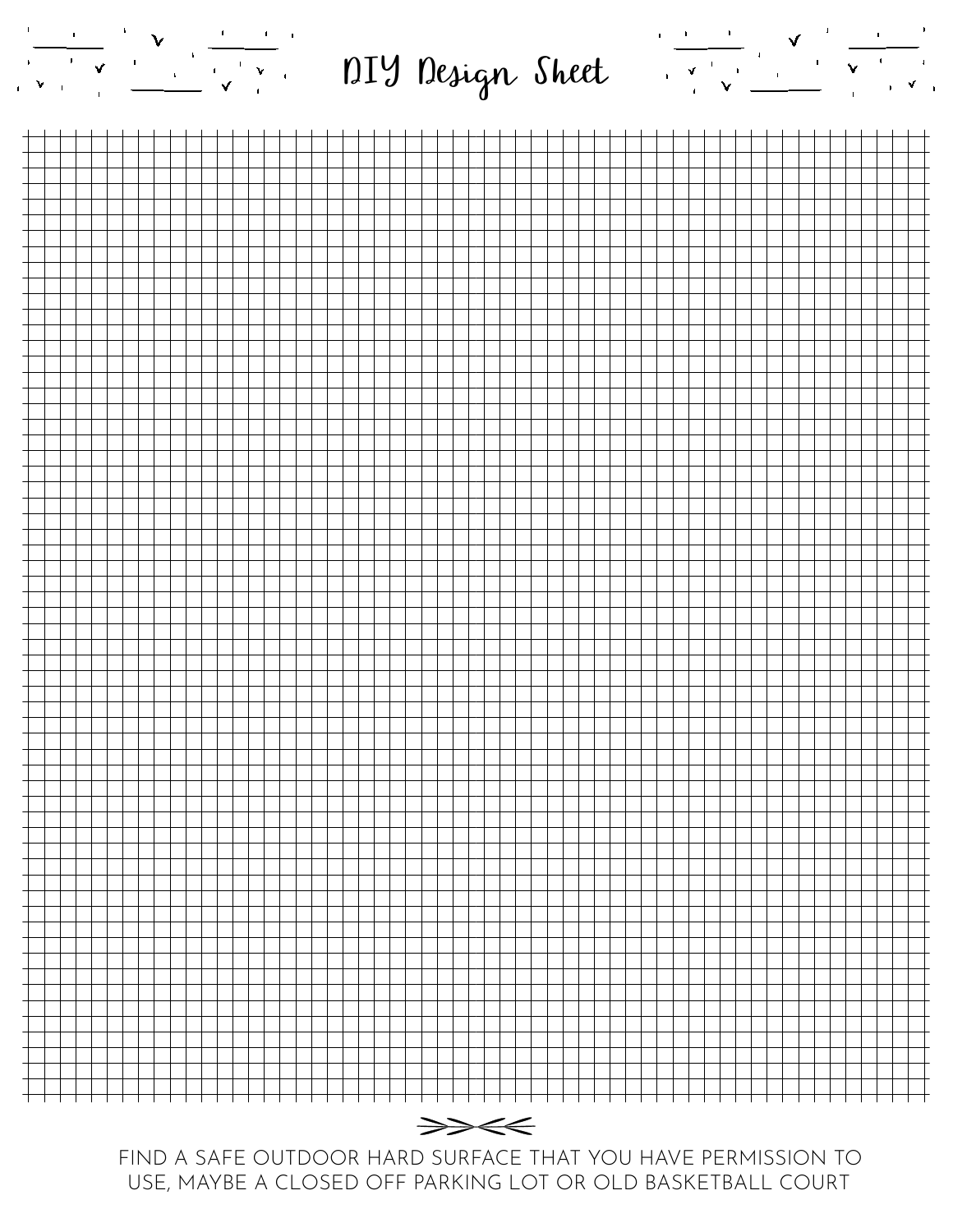

 $\underline{\mu}$ 

## Layout Ideas No. 1

 $\underline{\mathscr{U}}$ 

 $\mathbb Z$ 

จ

 $\bar{\mathbf{r}}$ 

ADJUST TO FIT AVAILABLE SPACE

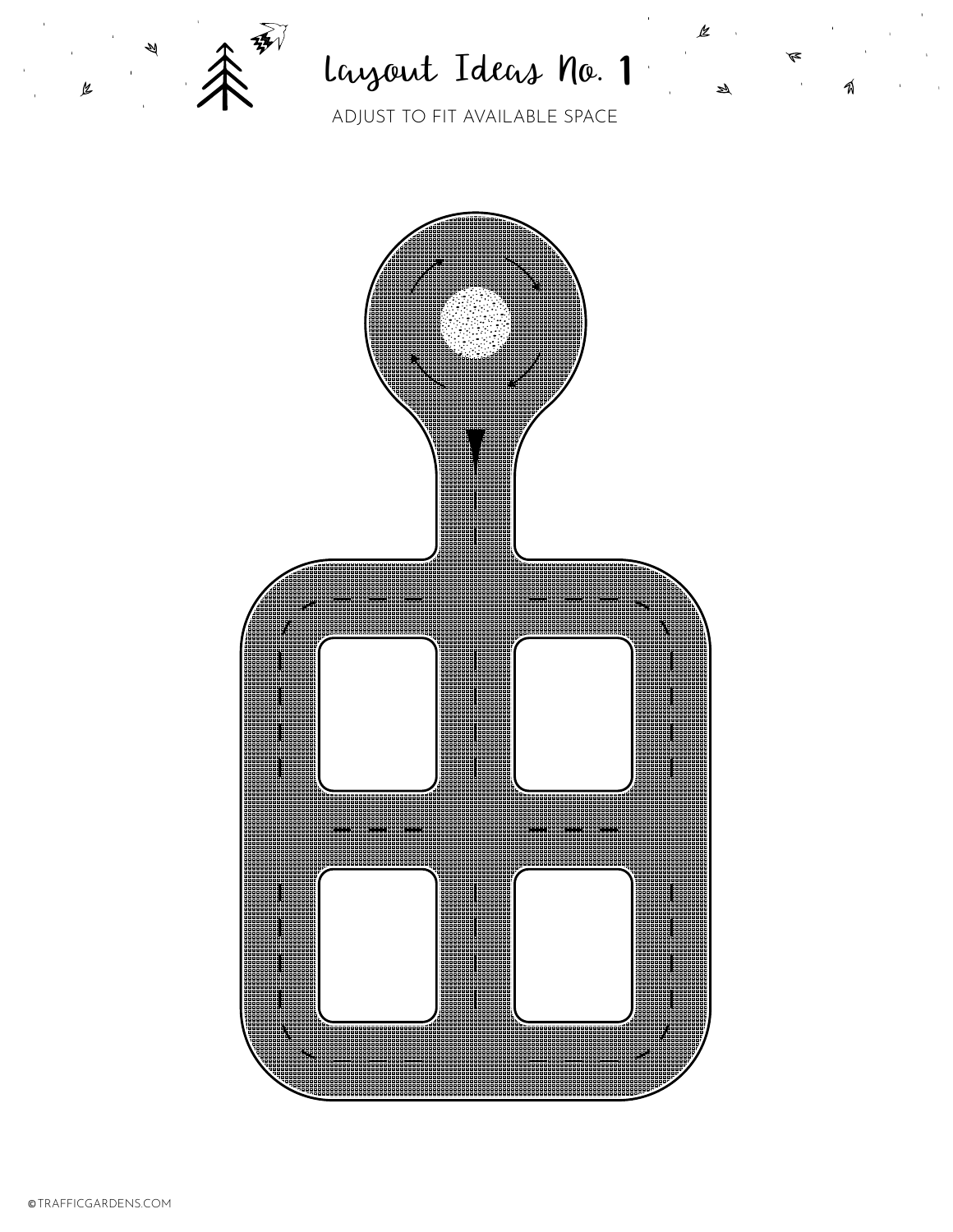

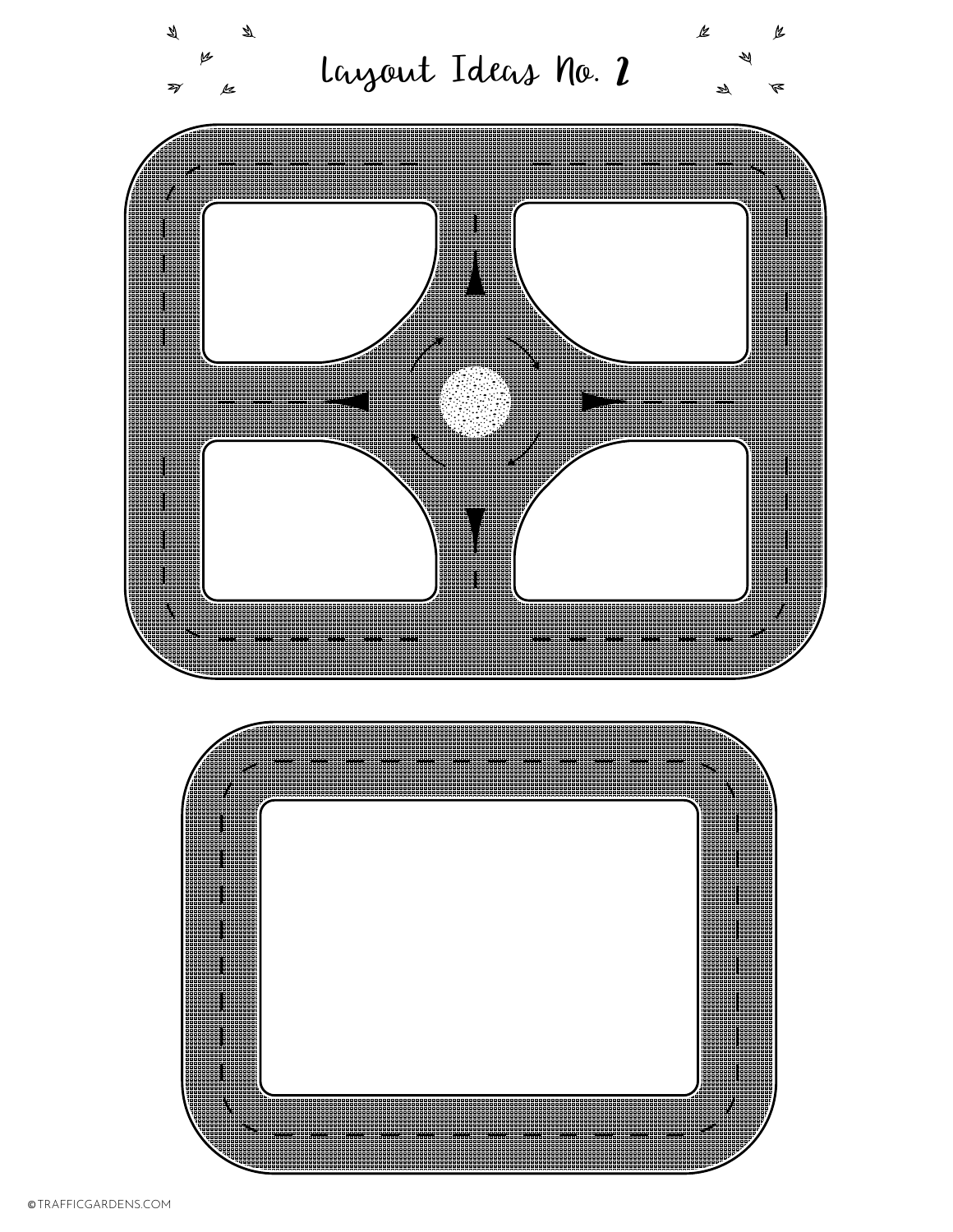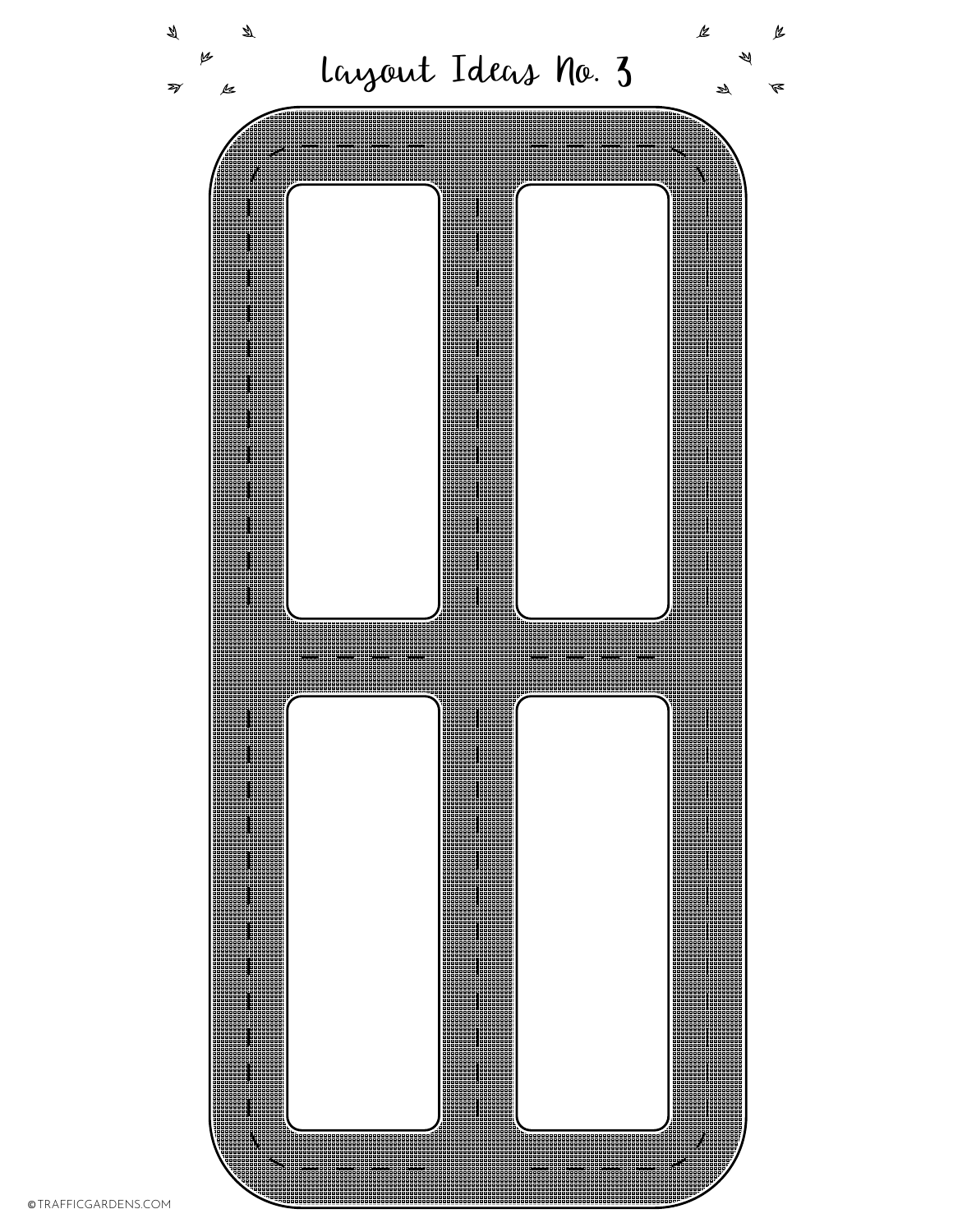